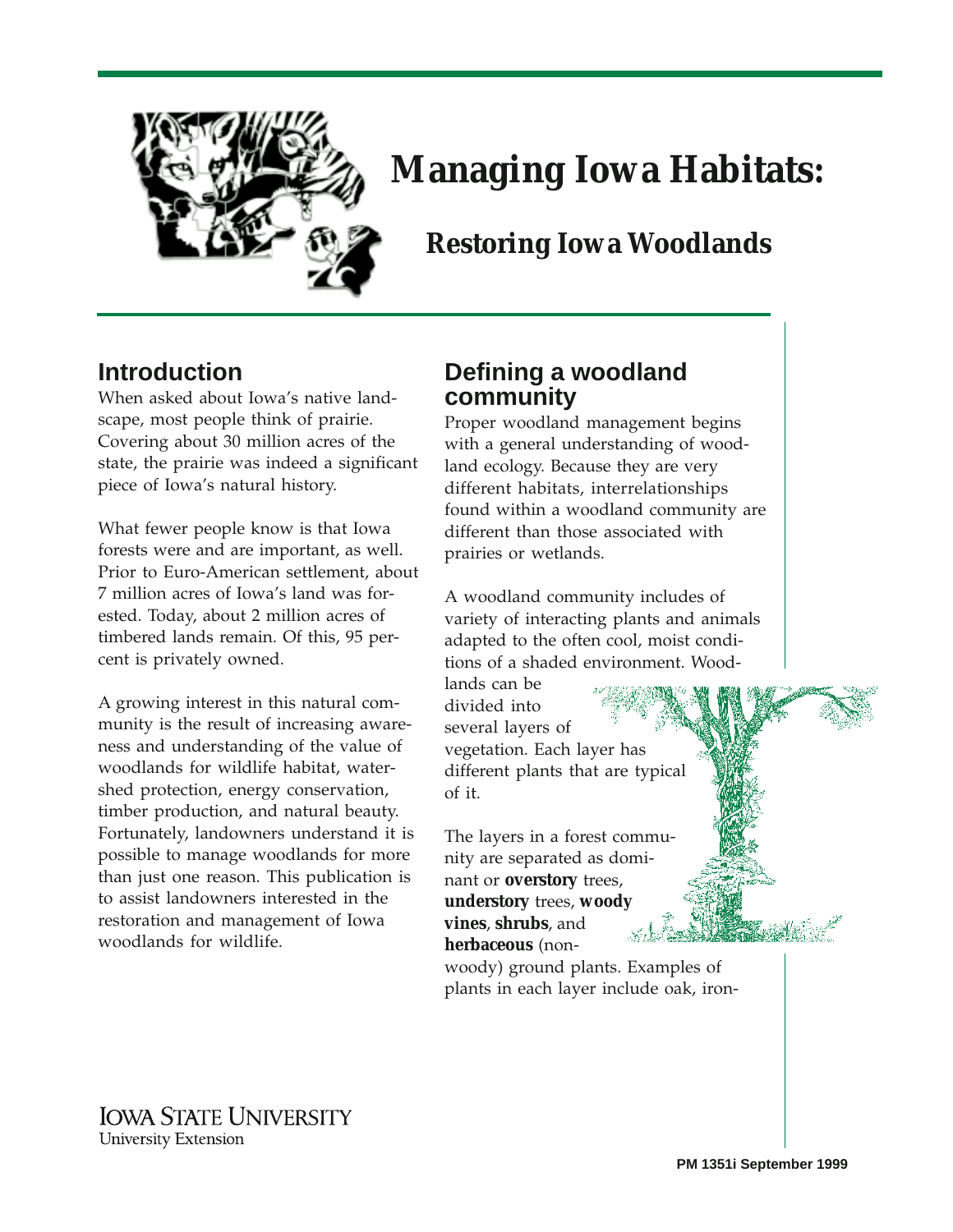wood, Virginia creeper, dogwood, and mayapple, respectively.

In addition to the different plants, each layer has different animal associations. Woodlands in the central hardwood region (in which Iowa falls) provide food, water, and shelter to an incredibly diverse array of wildlife. Woodcocks, warblers, and woodchucks. Flying squirrels, fox snakes and frogs. All wildlife play important roles in a woodland community and influence productivity.

# **Types of woodland communities**

Just as there are many different plant and animal species within a forest community, there are several different types of woodland communities in Iowa.

Soil type and topography influence the type of plants growing in a given area because of their effect on moisture, nutrients, exposure, and temperature. Many

species often have similar environmental requirements and may group together, forming a sort of vegetative alliance, according to site conditions. There are five common forest communities in Iowa.

## *Oak-Hickory*

The oak-hickory forest community is found on dry upland, or southwest facing slopes. Although the overstory trees are predominately oaks, others are often associated with this community. In addition to common canopy trees, there are characteristic understory trees and shrubs. Herbaceous plants include mayapple, bloodroot and several types of sedges.

#### *Oak-Maple-Basswood community*

This community occurs in moist, welldrained uplands, particularly on northand east-facing slopes, and on the upper hillsides of large riparian valleys. Herbaceous plants include hepatica, ginger, and sweet cicely.

# **Benefits of woodland restoration**

#### Environmental quality

Woodland restorations have the potential to protect or improve environmental quality by limiting soil erosion and protecting watersheds. Woodlands reduce run-off by intercepting and softening the impact of falling rain. In addition, the root systems stabilize soils. Riparian (streamside) woodlands protect rivers and streams by absorbing excess nutrients in runoff, thereby reducing pollution in the steam, and cooling water temperatures.

## Wildlife habitat

Woody plants are important to wildlife as den or nest sites, as well as valuable food sources. Den species include sycamore, silver maple, cottonwood, and basswood. Important food species include oaks, red cedar, chokecherry, and dogwoods.

## Economic

Woodlands maintained as natural areas have economic potential in the production of maple syrup, fuel wood, and timber. Iowa timber production is valued worldwide for its high quality oak and black walnut.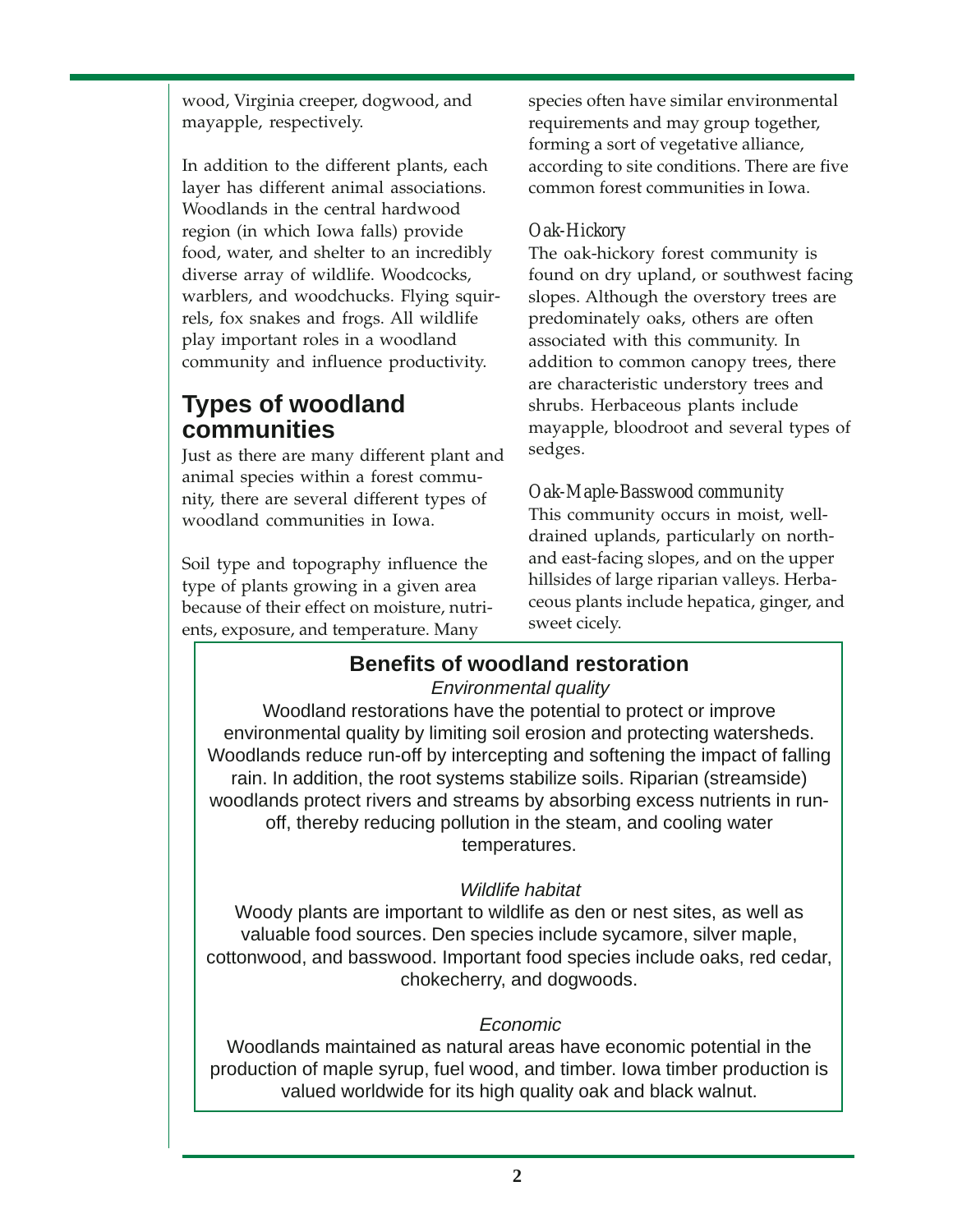#### B*ottomland Hardwoods community*

The bottomland-hardwoods community occurs on floodplains and low-lying terraces in large stream valleys. Herbaceous plants include several types of buttercups and nettles, as well as jewelweed and Virginia waterleaf.

#### *Riparian community*

The riparian forest association forms slender corridors along lakeshores, stream banks, and sandbars. It includes several varieties of neighboring bottomland tree and herbaceous plant communities.

# *Northern conifer-hardwoods community*

The northern conifer-hardwood forest type is limited to the steep, moist, northfacing slopes of northeastern Iowa. Herbaceous plants commonly found in this community include twinflower, bunchberry, and big-leaved aster.

# **General guidelines for woodland management**

The primary management goal of any woodland restoration should include providing suitable habitat for the reestablishment of overstory, understory, and non-woody plants. As with any restoration work, start by defining management goals and objectives, and developing a specific plan.

The age of the woodland or its location relative to water, or other forested tracts of land may limit management goals or objectives. For example, young or newly planted woodlands simply will not attract or support a specialist species like the wood duck. Wood ducks generally nest in cavity-filled trees, preferring those at least 15 inches in diameter and located within one-half mile of water.

Site and species selection, site preparation, planting methods, and plant or seedling

sources need careful consideration during the planning phase.

#### *Site selection*

Woodland restoration is most suitable on once-forested sites. Starting from scratch (sod or bare soil) takes decades to establish all the components of a woodland community. There are several factors to consider when choosing a site.



nity provides clues to the area's natural history and influences how the restoration proceeds. It should include adjacent woodlands which will likely be a valuable seed or plant source for the re-vegetation of an area. Similarly, an inventory of the animals present should be done.

In addition to a thorough plant and wildlife inventory, evaluate the site's soil resources. Differences in soil texture, pH, and drainage characteristics influence plant growth

Under the pressure of different soil-forming factors, forest soils are lighter in texture and color than those developed under Iowa's prairie sod. These distinctive attributes make soil an excellent indicator of oncewooded areas.

and development.

white oak burr oak black oak chinquapin oak hagbark hicko ironwood swood (lind white ash guaking aspen bigtooth aspen ed cedar chokecherr hazelnut dogwood prickly ash mulberry gooseberry sumac

Typical species of the oakhickory community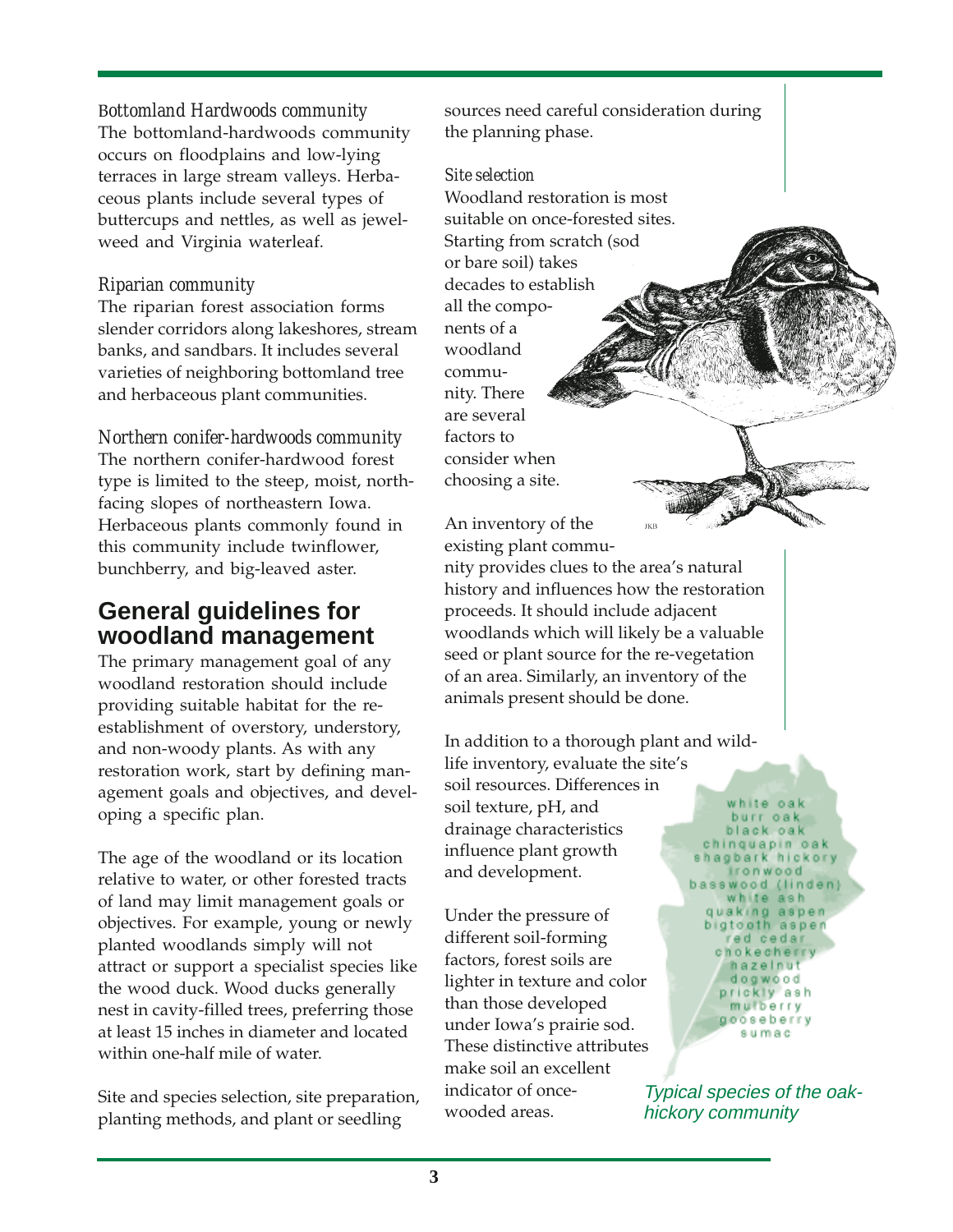County soil maps containing location and descriptions can assist in the identification of forest soil types and are available from the Natural Resource Conservation Service (NRCS).

When choosing the types of trees to plant in an area, evaluate both the management objectives and site characteristics. First, make a list of the species that match the site. For example, a high, dry, southfacing site is inappropriate for bottomland hardwoods but excellent for establishing white oak and hickory. Next, from this list, select those varieties that favor the project's management goals. If these include managing the area for a specific type of wildlife, knowledge of the animal's habitat requirements is necessary.

In addition to individual environmental

requirements, when selecting which species to include, considerations should be given to winter hardiness, purpose in the landscape, ultimate size and form, and insect and

disease resistance.

Planting several species is recommended to minimize planting failure and maximizes benefits. It is one way to provide a diverse, year-round

selection of berries, seeds, and nuts for woodland wildlife. In addition to providing a variety of foods, multi-species plantings provide variety in structural form. Managing a diverse woodland attracts a greater variety of wildlife and enhances visual appeal.

### *Site preparation*

Competition control is critical for woodland restoration success. If the project involves planting additional trees, begin site preparation well in advance of the planned planting.

Proper site preparation minimizes competition from grass and weeds. Stripping or tilling is one method used to remove existing sod or vegetation cover. It may be necessary to apply a non-persistent chemical herbicide, like glyphosate, to eliminate competition from grasses and weeds.

# *Planting methods*

There are two methods commonly used for planting trees depending on the size of the restoration: hand planting and mechanical planting.

Hand planting is preferred when the number of seedlings being planted is small or when site characteristics restrict the use of equipment (e.g., prone to erosion, steep slopes, or **JKB** inaccessible). The two techniques commonly used in hand planting are the hole method and the slit method. Although the slit method is faster, using the hole technique results in better root-to-soil contact and better seedling survival. The hole technique involves digging a hole (shovel, spade, tree spud, or power auger) large enough to hold the root system of

Use a treespade or an auger to dig a hole large enough to hold the seedling's roots.

#### r e di  $0a$ sugat maple basswood agbark hickory bitternut hickory black walnut white ash black ash ironwood bladdernut serviceberry

Typical species of upland hardwoods communities.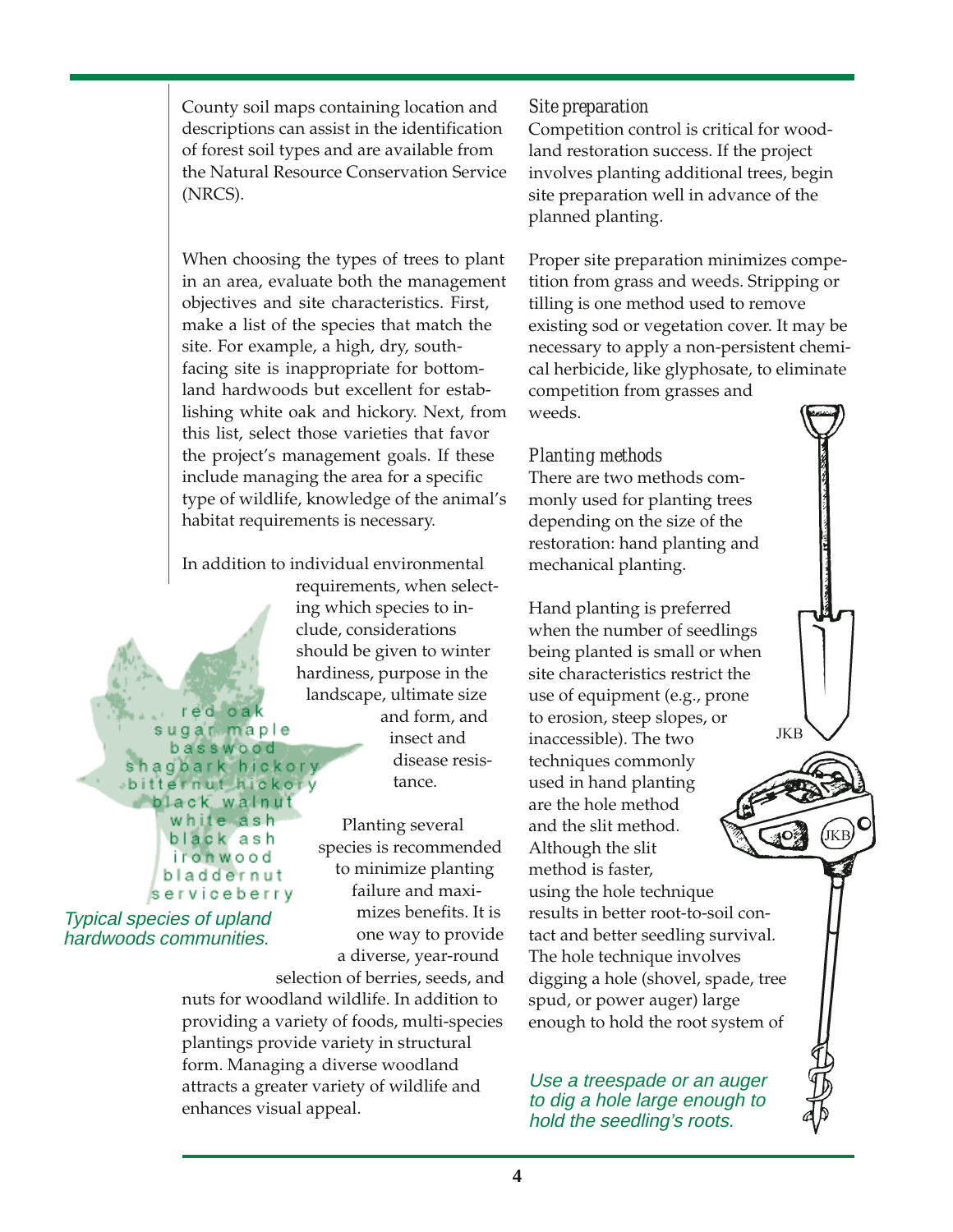the seedling or transplant, arranging the plant's roots naturally, and firming the soil around the roots, excluding all air. The slit method involves making a slit with a tree spud, pushing the roots down in the slit, and then firming the soil around them with the spud and/or the heel of your boot. Although more time-consuming, the hole method usually results in greater water and nutrient uptake.

For larger areas, where the use of equipment is optional, tree-planting machines are more efficient. A machine carves a slit in the sod, the seedling is inserted, and packer wheels close the slit and firm the soil around the root system. Tree planters are sometimes available on loan from local natural resource management agencies and conservation organizations. Follow species-specific guidelines for proper spacing of trees with each method.

#### *Plant or seedling sources*

Planting stock is available in many sizes and forms from a variety of state and regional sources. Planting stock can be obtained as seed, seedlings, bare-root trees (no soil attached), container-grown trees, and unrooted cuttings. Although transplanted stock is more expensive, survival and growth rates are usually better because of more developed root systems.

If ordering seedlings, buying 5-10 percent more than you initially think you need will allows you to select and group small plants and allows for some loss. The magnitude of the restoration, costs, and availability of water in the establishment year should be considered when choosing the type of stock to use. Consulting with a local professional may prove beneficial.

#### *Maintenance*

The maintenance of newly planted restorations involves competition control, watering, mulching, and pruning. It may also be necessary to protect newly planted small trees from damage caused by wildlife such as deer, rabbits, and mice.

Some restoration projects involve implementing a variety of management practices to improve or enhance existing conditions. Depending on the management objectives, these may include timber stand improvement, selective harvesting, crop tree release, pruning, and prescription burns. more welldeveloped roots.

There are several extension publications that provide detailed information on maintaining Iowa woodlands. They are available through ISU Extension Publication Service.

J K B

silver maple green ash hackberry black walnut cottonwood sycamore Kentucky coffee tree pecan chokecherry elderberry grapes

**Transplanted** stock usually has

Virginia creeper

Typical species of the bottomland hardwoods community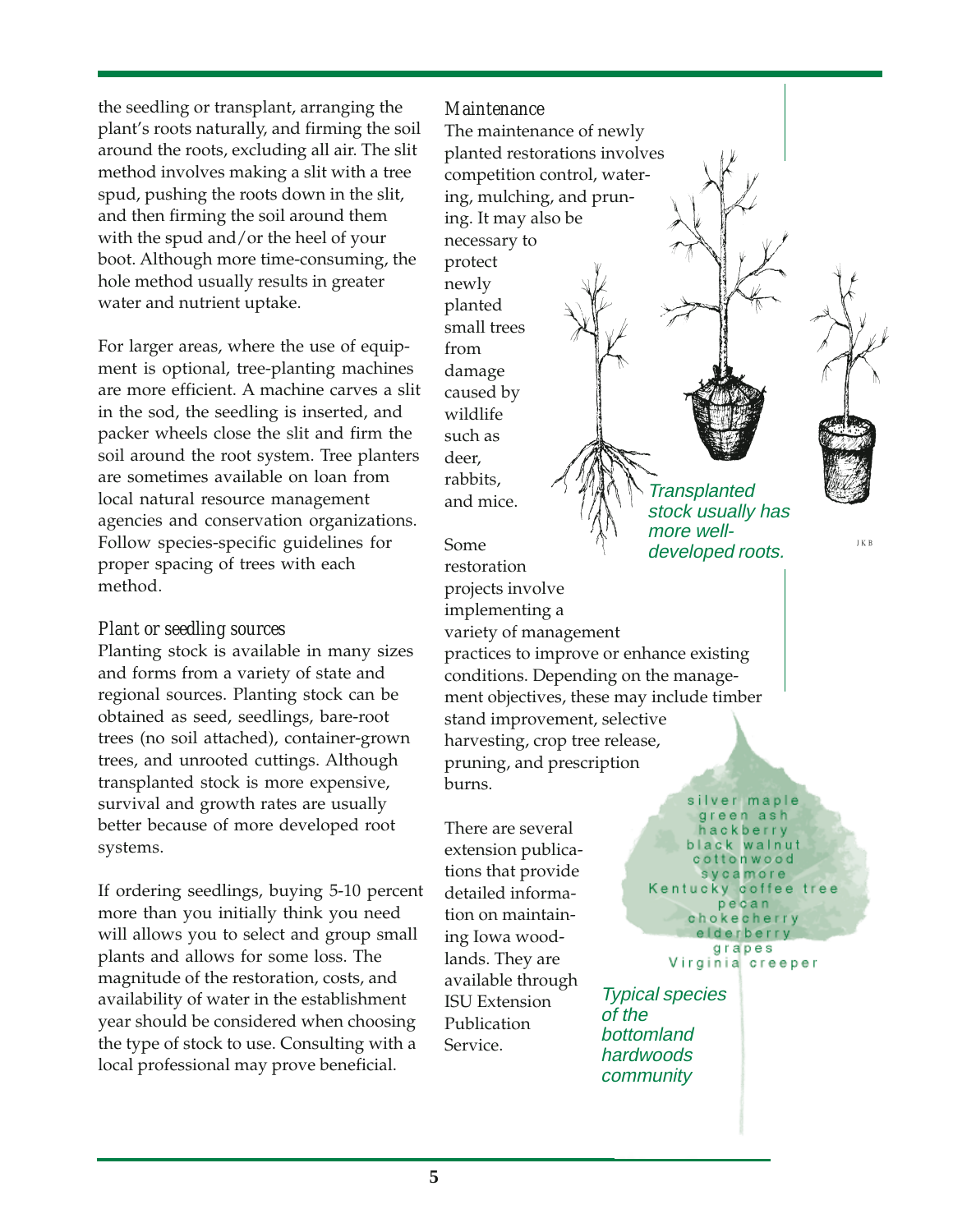# **Managing woodlands for wildlife**

Properly managed woodlands meet the basic needs (food, water, shelter, and space) of a variety of wildlife throughout the year. Management plans may focus on attracting or maintaining one specific type of wildlife, while others may be more general and manage for a variety of wildlife.

Regardless, managing a woodland for wildlife requires specific knowledge about

cottonwood silver maple boxelder sycamore river birch willow chokecherry elderberry ed-ossier dogwood

Typical species of the riparian community.

the target species' habitat requirements. For example, deer prefer woodland edges and dense shrubby understory. Whereas other species, like pileated woodpeckers, require deep, mature woodlands. Landowners wanting to manage for deer should consider improving woodland borders. For example, create a transition or edge area consisting of

shrubs, grasses, and legumes. This can be accomplished by thinning or cutting trees 10–20 feet from the forest edge and planting (if necessary) a mix of shrubs and forbs.

Sometimes there are consequences associated with management practices. If the woodland is small, managing for edge species may be at the expense of interior woodland critters like the pileated woodpecker. Often landowners must choose what to manage for. Sometimes doing nothing is a choice.

It is important to remember that woodlands are natural communities of interacting plants and animals. Even the best management plans cannot guarantee the absence or presence of desired or unwanted plants and animals. Wildlife often ignores the



Typical species of the norther coniferhardwood community.

best-made plans and finds its own balance. The key to successfully managing woodland habitats for wildlife is diversity of plant species for food and cover needs.

# **Sources for additional information and technical support**

Iowa Department of Natural Resources, Wallace Building, Des Moines, IA 50319 515/281-5145

County Conservation Boards – Listed under the "Government-County" section of your local phone book.

Natural Resource Conservation Service—County offices listed under "Government— Federal, USDA" section of your local phone book.

Soil Conservation District—Listed under the "Government-County" section of your local phone book.

Trees Forever, 770 7th Ave., Marion, IA 52302, 319/373-0650

Iowa State University Extension Service—County offices listed under the "Govern ment-County" section of your local phone book. ISU Extension Forestry Department, Bessey Hall, ISU, Ames, IA 50011, 515/294-1168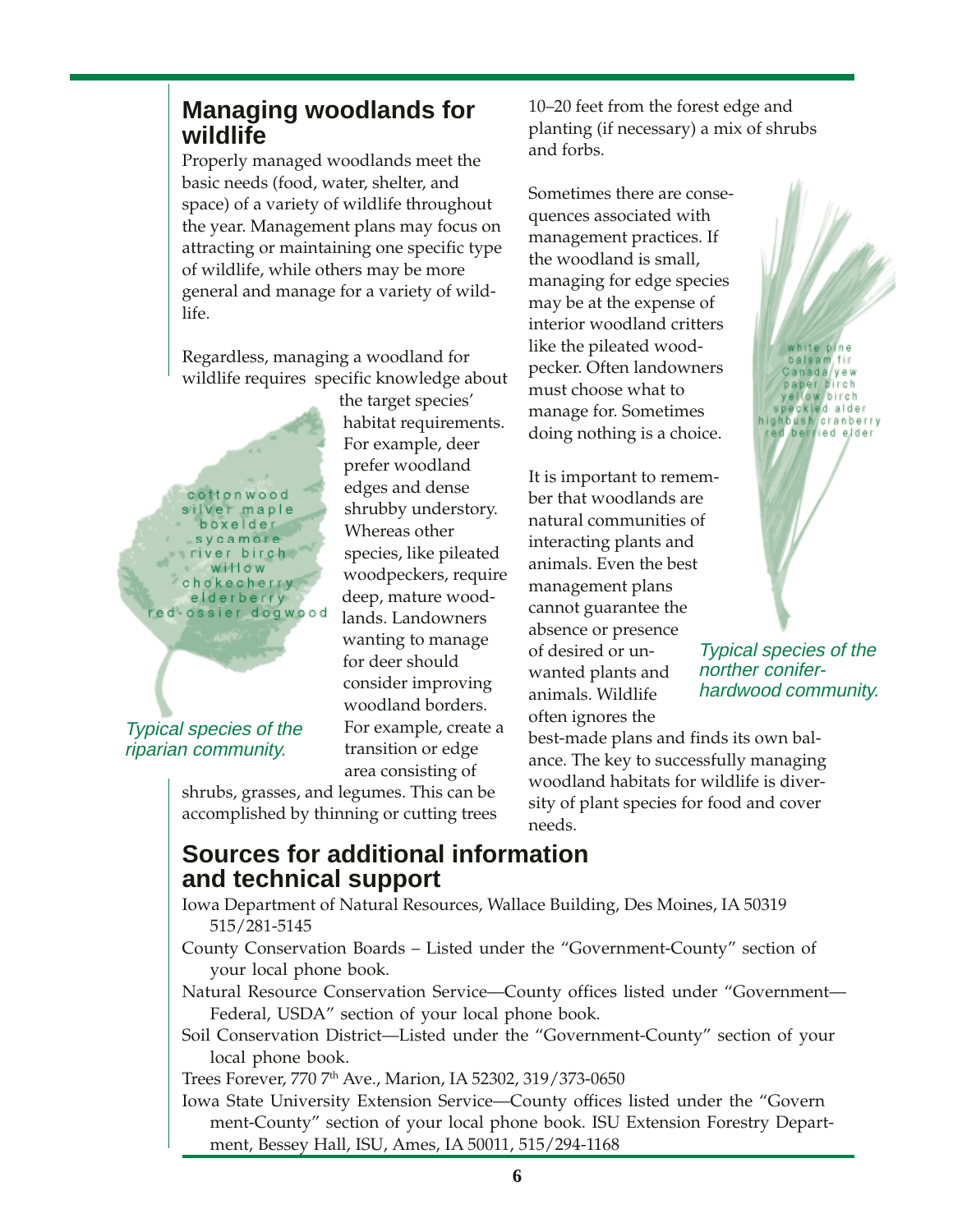# **Other Iowa State University Extension publications useful in woodland restoration**

| IAN-202    | Iowa Woodlands                                         |
|------------|--------------------------------------------------------|
| IAN-304    | <b>Iowa Trees</b>                                      |
| IAN-307    | Iowa's Shrubs and Vines                                |
| IAN-407    | Iowa Biodiversity                                      |
| Pm-1677    | Tree Planting: Establishment and Care                  |
| Pm 1347a   | Woodland Management: Understanding Trees and Woodlands |
| Pm-718     | Woodland Management in Iowa                            |
| Pm 1347c   | Woodland Management: Improving Woodlands               |
| Pm-1351b   | Managing Iowa Habitats: Wildlife Needs That Dead Tree  |
| $Pm-1302c$ | Managing Iowa Wildlife: Woodpeckers                    |
| Pm-1302e   | Managing Iowa Wildlife: Raccoons                       |
| $Pm-1302f$ | Managing Iowa Wildlife: Wild Turkeys                   |
| $Pm-1302g$ | Managing Iowa Wildlife: White-tailed Deer              |
| WL-46      | Mouse Damage to Tree Plantings                         |
| WL-47      | Rabbit Damage to Tree Plantings                        |

# **Aphabetical index of common and scientific names used in text**

| Common name        | Scientific name        |
|--------------------|------------------------|
| balsam fir         | Abies balsamea         |
| basswood (linden)  | Tilia americana        |
| big-leaved aster   | Aster macrophyllus     |
| bigtooth aspen     | Populus grandidentata  |
| bitternut hickory  | Carya cordiformes      |
| black ash          | Fraxinus nigra         |
| black oak          | Quercus velutina       |
| black walnut       | Juglans nigra          |
| bladdernut         | Staphylea trifolia     |
| bloodroot          | Sanguinaria canadensis |
| boxelder           | Acer negundo           |
| bunchberry         | Cornus canadensis      |
| burr oak           | Quercus macrocarpa     |
| buttercup          | Ranunculus spp.        |
| Canada yew         | Taxus canadensis       |
| chinquapin oak     | Quercus muhlenbergii   |
| chokecherry        | Prunus virginiana      |
| cottonwood         | Populus deltoides      |
| elderberry         | Sambucus canadensis    |
| ginger             | Asarum canadense       |
| gooseberry         | <b>Ribes spp</b>       |
| grapes             | <b>Vitus spp</b>       |
| green ash          | Fraxinus pennsylvanica |
| hackberry          | Celtis occidentalis    |
| hazelnut           | Corylus americana      |
| highbush cranberry | Viburnum trilobum      |
| ironwood           | Ostrya virginiana      |
|                    |                        |